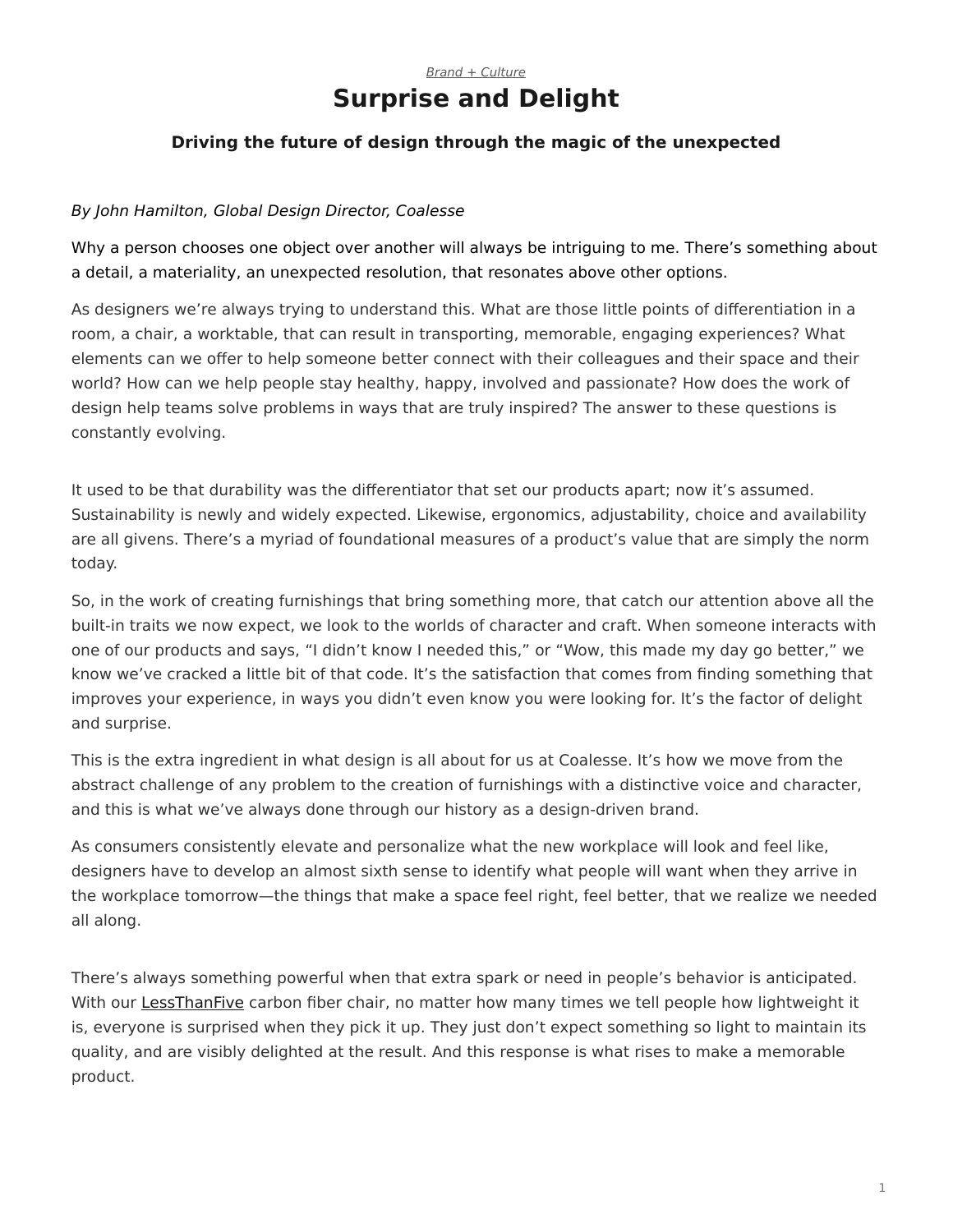These types of unexpected discoveries are often achieved with material innovation or sophisticated tools or new technology—the ingredients of what we call modern craft. Craft is how we translate ideas from the creative mind to the hand. Craft is how we make something better. It's a marker of worth, character, training and history. It adds a soul that we can tell is missing when it's not there. In the product development process, craft is a core part of that design solution that we want to build into each and every product we make.

Craft is how we translate ideas from the creative mind to the hand. It adds a soul that we can tell is missing when it's not there.

As we look to technology and hone our own craft to do entirely new things, we'll continue to expand what we can make. Some of those things are here even now in ways we couldn't have envisioned a decade ago when Coalesse was formed.

We use our knowledge of the workplace, proven design principles, and a lot of research and testing to guide the development of products and solutions that integrate and support the things that people are going to want and need when they get to work. We use our intuition and craft to elevate those things in their most creative, unique and emotional dimensions. That's the future we envision — design improving people's lives and assisting in transforming the workplace, from a space where people once had to go, to one full of unexpected surprise and delight where they choose to go.

## **10TH ANNIVERSARY OF COALESSE**

Recently celebrating its tenth anniversary as a design-driven brand, Coalesse marked the beginning of its next decade by relocating its design studio to Steelcase's Learning and Innovation Center (LINC) in Munich, Germany. "We are more of the world through this move, with greater centrality to ideas coming, not only out of the US, but also from Europe, the Middle East and across Asia Pacific," says Coalesse general manager Lew Epstein.

In Munich, the Coalesse Design Group has a global platform from which to explore the future of work and engage with other world-class designers to create thoughtfully crafted furnishings for the modern workplace that bring new life to work.

| +About Steelcase |  |
|------------------|--|
| +Customer Care   |  |
| +Legal Notices   |  |
| +Connect With Us |  |